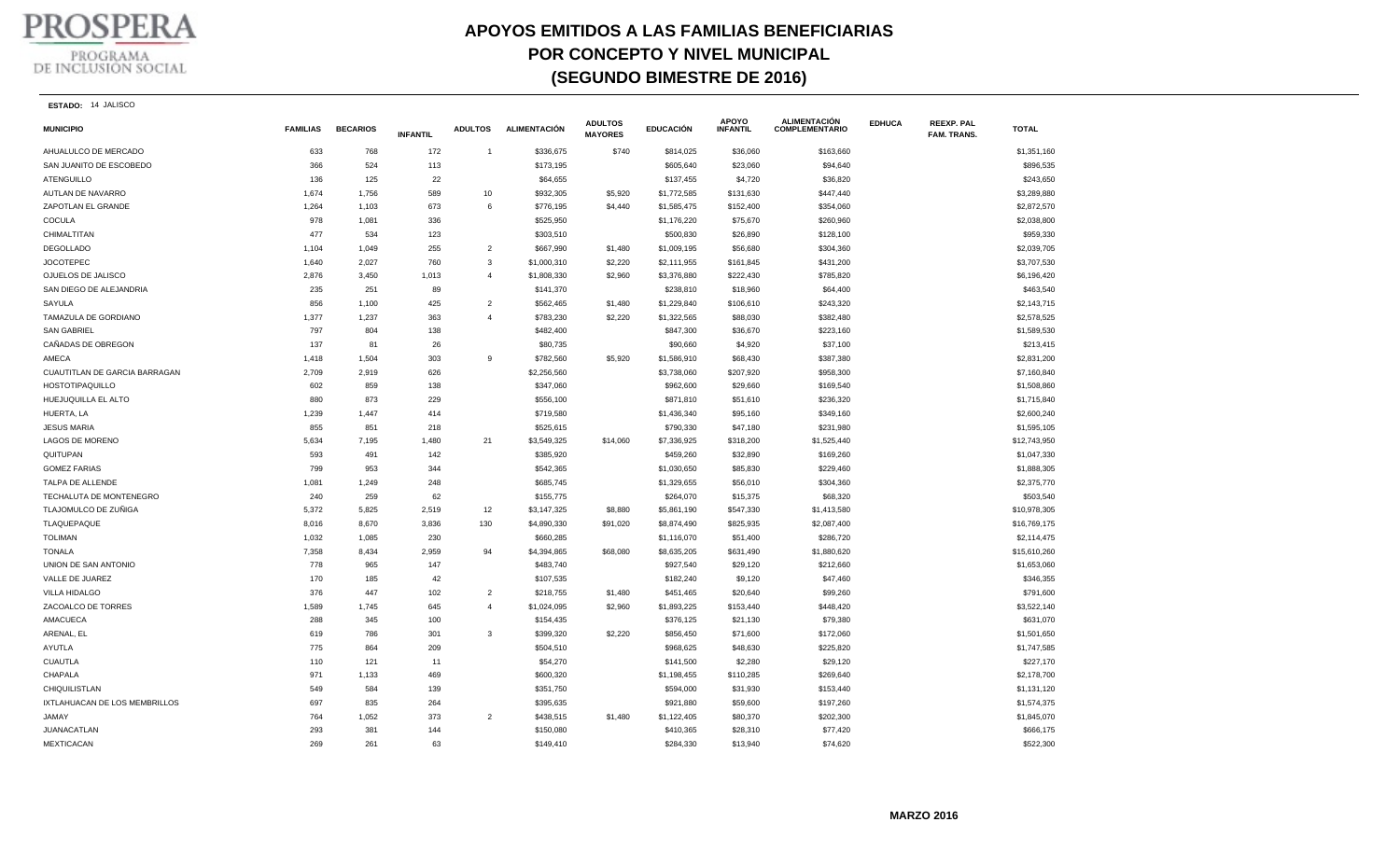**PROSPERA** 

## PROGRAMA<br>DE INCLUSIÓN SOCIAL

## **APOYOS EMITIDOS A LAS FAMILIAS BENEFICIARIAS POR CONCEPTO Y NIVEL MUNICIPAL (SEGUNDO BIMESTRE DE 2016)**

| <b>ESTADO:</b> | 14 JALISCO |  |
|----------------|------------|--|
|----------------|------------|--|

| <b>MUNICIPIO</b>             | <b>FAMILIAS</b> | <b>BECARIOS</b> | <b>INFANTIL</b> | <b>ADULTOS</b> | <b>ALIMENTACIÓN</b> | <b>ADULTOS</b><br><b>MAYORES</b> | <b>EDUCACIÓN</b> | APOYO<br><b>INFANTIL</b> | <b>ALIMENTACIÓN</b><br><b>COMPLEMENTARIO</b> | <b>EDHUCA</b> | <b>REEXP. PAL</b><br><b>FAM. TRANS.</b> | <b>TOTAL</b> |
|------------------------------|-----------------|-----------------|-----------------|----------------|---------------------|----------------------------------|------------------|--------------------------|----------------------------------------------|---------------|-----------------------------------------|--------------|
| <b>OCOTLAN</b>               | 2,114           | 2,236           | 660             | 8              | \$1,214,710         | \$5,920                          | \$2,311,820      | \$139,550                | \$561,540                                    |               |                                         | \$4,233,540  |
| PIHUAMO                      | 903             | 842             | 185             |                | \$593,285           |                                  | \$960,890        | \$47,920                 | \$271,180                                    |               |                                         | \$1,873,275  |
| <b>PONCITLAN</b>             | 2,628           | 3,550           | 1,555           |                | \$1,620,060         |                                  | \$3,408,390      | \$335,870                | \$706,580                                    |               |                                         | \$6,070,900  |
| PUERTO VALLARTA              | 2,126           | 1,980           | 906             | 8              | \$1,226,770         | \$4,440                          | \$2,546,820      | \$192,530                | \$529,340                                    |               |                                         | \$4,499,900  |
| VILLA PURIFICACION           | 1,180           | 1,117           | 220             |                | \$764,805           |                                  | \$1,094,270      | \$53,550                 | \$329,560                                    |               |                                         | \$2,242,185  |
| SALTO, EL                    | 2,883           | 3,514           | 1,357           | 12             | \$1,813,020         | \$9,620                          | \$3,521,195      | \$315,770                | \$802,480                                    |               |                                         | \$6,462,085  |
| <b>SAN MARCOS</b>            | 186             | 221             | 76              |                | \$111,890           |                                  | \$257,155        | \$16,200                 | \$51,520                                     |               |                                         | \$436,765    |
| SAN MARTIN DE BOLAÑOS        | 248             | 225             | 41              |                | \$143,045           |                                  | \$224,640        | \$8,940                  | \$69,580                                     |               |                                         | \$446,205    |
| <b>TECALITLAN</b>            | 726             | 734             | 204             | 3              | \$461,630           | \$2,220                          | \$783,365        | \$46,940                 | \$205,380                                    |               |                                         | \$1,499,535  |
| <b>TEUCHITLAN</b>            | 213             | 264             | 73              |                | \$90,115            |                                  | \$297,935        | \$14,890                 | \$54,040                                     |               |                                         | \$456,980    |
| <b>TUXCACUESCO</b>           | 342             | 409             | 70              |                | \$205,020           |                                  | \$459,875        | \$17,930                 | \$102,900                                    |               |                                         | \$785,725    |
| ZAPOTITLAN DE VADILLO        | 754             | 772             | 191             |                | \$507,860           |                                  | \$815,080        | \$41,910                 | \$213,920                                    |               |                                         | \$1,578,770  |
| AMATITAN                     | 652             | 954             | 255             |                | \$403,675           |                                  | \$1,016,310      | \$56,530                 | \$177,380                                    |               |                                         | \$1,653,895  |
| ATOYAC                       | 525             | 503             | 132             |                | \$344,380           |                                  | \$515,505        | \$35,880                 | \$153,440                                    |               |                                         | \$1,049,205  |
| BARCA, LA                    | 2,163           | 2,448           | 691             | 23             | \$1,148,380         | \$17,020                         | \$2,604,535      | \$151,225                | \$584,920                                    |               |                                         | \$4,506,080  |
| <b>ETZATLAN</b>              | 720             | 940             | 212             | $\overline{1}$ | \$344,045           | \$740                            | \$1,088,360      | \$46,690                 | \$192,360                                    |               |                                         | \$1,672,195  |
| GUADALAJARA                  | 8,153           | 9,584           | 3,307           | 98             | \$4,678,275         | \$58,460                         | \$9,852,030      | \$705,820                | \$2,081,100                                  |               |                                         | \$17,375,685 |
| MEZQUITIC                    | 3,778           | 4,204           | 1,671           |                | \$2,390,225         |                                  | \$3,481,715      | \$364,205                | \$1,007,300                                  |               |                                         | \$7,243,445  |
| <b>MIXTLAN</b>               | 203             | 217             | 59              |                | \$100,835           |                                  | \$231,585        | \$13,590                 | \$53,900                                     |               |                                         | \$399,910    |
| SAN CRISTOBAL DE LA BARRANCA | 318             | 276             | 65              |                | \$204,350           |                                  | \$306,685        | \$18,440                 | \$91,000                                     |               |                                         | \$620,475    |
| <b>TALA</b>                  | 1,541           | 1,635           | 461             | 3              | \$832,810           | \$1,480                          | \$1,696,055      | \$101,250                | \$392,000                                    |               |                                         | \$3,023,595  |
| <b>TEQUILA</b>               | 1,612           | 2,217           | 479             | 3              | \$961,115           | \$2,220                          | \$2,308,285      | \$97,920                 | \$426,860                                    |               |                                         | \$3,796,400  |
| <b>TOMATLAN</b>              | 2,770           | 2,994           | 674             |                | \$1,734,965         |                                  | \$3,256,935      | \$155,720                | \$765,380                                    |               |                                         | \$5,913,000  |
| <b>TOTOTLAN</b>              | 919             | 1,067           | 276             | $\overline{1}$ | \$534,325           | \$740                            | \$1,079,645      | \$61,510                 | \$248,500                                    |               |                                         | \$1,924,720  |
| YAHUALICA DE GONZALEZ GALLO  | 844             | 868             | 240             |                | \$510,875           |                                  | \$888,860        | \$53,700                 | \$233,380                                    |               |                                         | \$1,686,815  |
| ATEMAJAC DE BRIZUELA         | 656             | 746             | 274             |                | \$425,450           |                                  | \$736,660        | \$60,520                 | \$183,960                                    |               |                                         | \$1,406,590  |
| <b>GUACHINANGO</b>           | 310             | 328             | 36              |                | \$188,940           |                                  | \$353,800        | \$8,230                  | \$86,800                                     |               |                                         | \$637,770    |
| <b>JALOSTOTITLAN</b>         | 668             | 1,000           | 353             | $\overline{1}$ | \$431,480           | \$740                            | \$1,034,865      | \$79,260                 | \$190,960                                    |               |                                         | \$1,737,305  |
| SANTA MARIA DEL ORO          | 305             | 231             | 65              |                | \$193,295           |                                  | \$257,585        | \$14,835                 | \$83,860                                     |               |                                         | \$549,575    |
| SAN JUAN DE LOS LAGOS        | 1,455           | 2,082           | 663             | 5              | \$936,325           | \$2,960                          | \$2,114,370      | \$143,700                | \$397,180                                    |               |                                         | \$3,594,535  |
| SANTA MARIA DE LOS ANGELES   | 224             | 265             | 52              |                | \$126,630           |                                  | \$273,280        | \$11,040                 | \$60,620                                     |               |                                         | \$471,570    |
| TEOCUITATLAN DE CORONA       | 783             | 707             | 163             |                | \$458,950           |                                  | \$735,865        | \$37,030                 | \$217,560                                    |               |                                         | \$1,449,405  |
| TEPATITLAN DE MORELOS        | 1,864           | 2,195           | 817             | 6              | \$1,077,695         | \$3,700                          | \$2,664,280      | \$153,720                | \$482,860                                    |               |                                         | \$4,382,255  |
| ZAPOTILTIC                   | 892             | 966             | 331             | $\overline{1}$ | \$559,115           | \$740                            | \$1,061,860      | \$78,610                 | \$250,880                                    |               |                                         | \$1,951,205  |
| ZAPOTLANEJO                  | 1,449           | 1,540           | 427             | $\mathbf{3}$   | \$878,705           | \$2,220                          | \$1,463,060      | \$91,690                 | \$395,640                                    |               |                                         | \$2,831,315  |
| ACATLAN DE JUAREZ            | 338             | 362             | 133             |                | \$192,290           |                                  | \$368,350        | \$29,530                 | \$85,120                                     |               |                                         | \$675,290    |
| ARANDAS                      | 2,018           | 2,429           | 690             | 8              | \$1,231,795         | \$5,920                          | \$2,379,570      | \$158,740                | \$554,540                                    |               |                                         | \$4,330,565  |
| ATOTONILCO EL ALTO           | 1,629           | 1,679           | 593             | $\overline{4}$ | \$949,055           | \$2,960                          | \$1,926,725      | \$127,150                | \$444,080                                    |               |                                         | \$3,449,970  |
| <b>CASIMIRO CASTILLO</b>     | 559             | 666             | 176             |                | \$314,565           |                                  | \$723,695        | \$37,490                 | \$146,160                                    |               |                                         | \$1,221,910  |
| CIHUATLAN                    | 1,202           | 1,232           | 434             | $\overline{1}$ | \$726,280           | \$740                            | \$1,290,715      | \$98,500                 | \$320,320                                    |               |                                         | \$2,436,555  |
| COLOTLAN                     | 957             | 992             | 313             | 6              | \$562,800           | \$4,440                          | \$1,071,985      | \$67,820                 | \$261,940                                    |               |                                         | \$1,968,985  |
| CONCEPCION DE BUENOS AIRES   | 343             | 339             | 113             |                | \$217,750           |                                  | \$382,310        | \$28,020                 | \$97,580                                     |               |                                         | \$725,660    |
| <b>HUEJUCAR</b>              | 250             | 278             | 69              |                | \$133,665           |                                  | \$314,470        | \$14,730                 | \$67,200                                     |               |                                         | \$530,065    |
| IXTLAHUACAN DEL RIO          | 1,148           | 1,292           | 280             |                | \$681,725           |                                  | \$1,315,045      | \$63,370                 | \$313,880                                    |               |                                         | \$2,374,020  |
|                              |                 |                 |                 |                |                     |                                  |                  |                          |                                              |               |                                         |              |